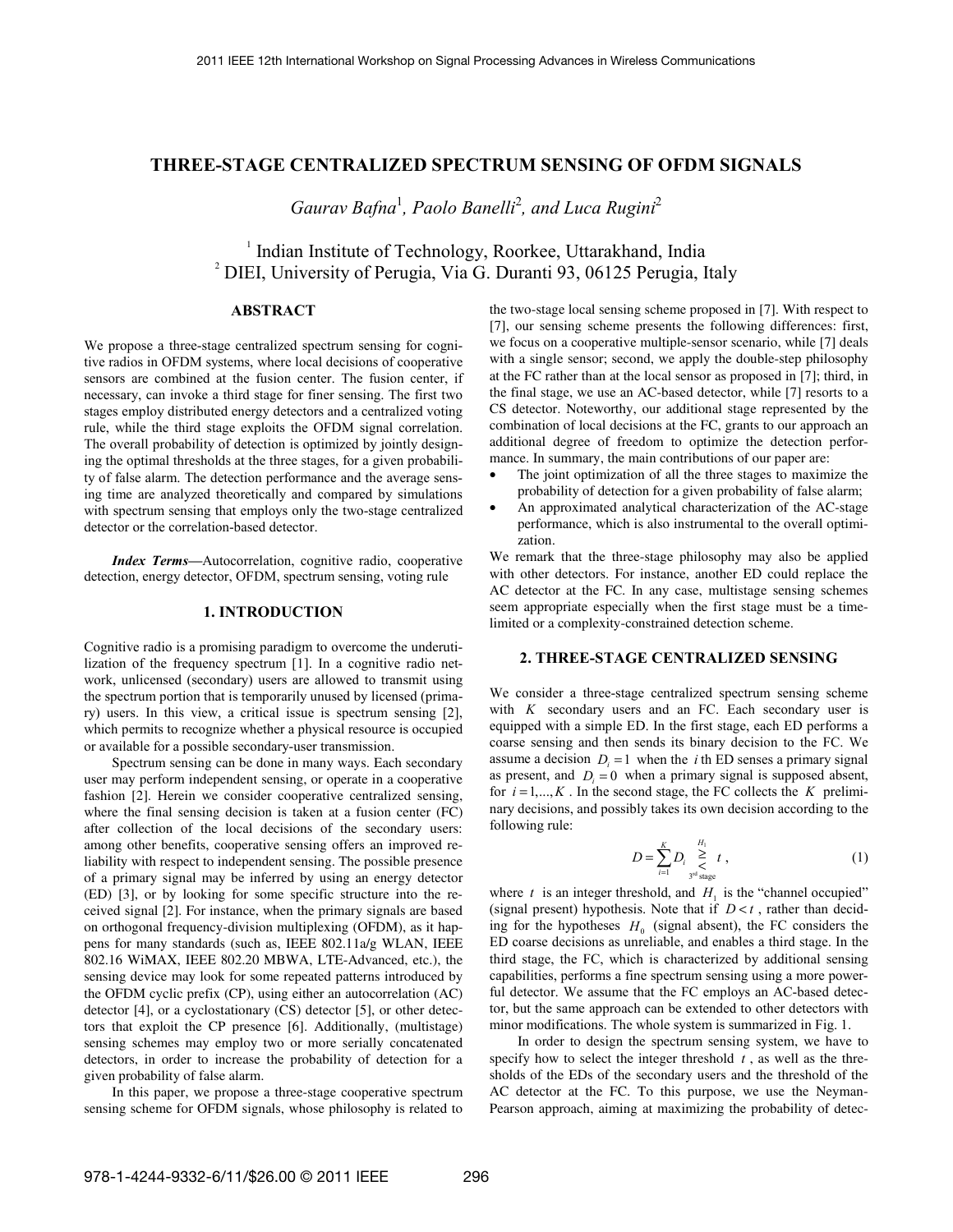tion  $P_d$  subject to a constant false alarm rate (CFAR)  $\overline{P}_6$ . By conditional probability rules, the probability of detection  $P_d$  after the three sensing stages can be expressed as

$$
P_d = P_d^{\text{(CE)}} + P_d^{\text{(AC)}} (1 - P_d^{\text{(CE)}}) \,, \tag{2}
$$

where  $P_d^{\text{(CE)}}$  is the probability of detection after the second stage, i.e., after the centralized collection of the ED results, and  $P_d^{(AC)}$  is the probability of detection of the AC detector in the third stage. Analogously, the probability of false alarm  $P<sub>fa</sub>$  after the three sensing stages can be expressed as

$$
P_{fa} = P_{fa}^{(CE)} + P_{fa}^{(AC)} (1 - P_{fa}^{(CE)}) = \overline{P}_{fa} \tag{3}
$$

where  $P_{fa}^{(CE)}$  is the probability of false alarm after the second stage, and  $P_{fa}^{(AC)}$  is the probability of false alarm of the AC detector, and  $\overline{P}_{fa}$  is the desired CFAR. In the following, we express  $P_d^{\text{(CE)}}$  and  $\hat{P}_{fa}^{(CE)}$  in (2) after the second stage as functions of the parameters of the ED in the first stage. Successively, we will consider the third stage, and we will express  $P_d^{(AC)}$  and  $P_f^{(AC)}$  in (3) as functions of the parameters of the AC detector.

#### **3. FIRST STAGE: ENERGY DETECTORS**

We assume that the primary users employ OFDM, with *N* subcarriers and CP of length *L* . We define the OFDM block length as  $M = N + L$ . These parameters are known to both the secondary users and the FC. In the first stage, each secondary user tries to distinguish between the hypotheses  $H_0$  and  $H_1$ :

$$
H_0: \mathbf{x}_i = \mathbf{w}_i, H_1: \mathbf{x}_i = \mathbf{s}_i + \mathbf{w}_i,
$$
 (4)

where  $\mathbf{x}_i$  is the vector received by the *i* th ED,  $i = 1, ..., K$ , of size  $N^{\text{(ED)}}$  equal to the number of observations of the ED,  $\mathbf{w}_i$  is an additive white Gaussian noise (AWGN) vector, with zero mean and covariance  $\mathbf{C}_{\mathbf{w}_i} = \sigma_{\mathbf{w}_i}^2 \mathbf{I}_{N^{(\text{ED})}}$ , and  $\mathbf{s}_i$  is the signal vector, of size  $N^{(\text{ED})}$ , received by the *i* th ED. The number of observations  $N^{(\text{ED})}$ is assumed to be  $N^{\text{(ED)}} = N^{\text{(ED)}}_{block} M$ , where  $N^{\text{(ED)}}_{block}$  is a positive integer equal for the *K* sensors. We assume that the AWGN vectors  $\{$ mathbf{w}\_i, i = 1,..., K\} are independent, and that the EDs have the same noise power  $\sigma_{w_i}^2 = \sigma_w^2$ . We suppose that the number of subcarriers *N* is sufficiently large to approximate  $s_i$  as a jointly Gaussian vector with zero mean. Since *L* is usually much shorter than *N* , i.e.,  $L \leq N/4$ , the signal covariance  $C_s$  can be well approximated as  $C_{s_i} \approx \sigma_{s_i}^2 I_{N^{(ED)}}$ , even if  $N_{block}^{(ED)} N \le \text{rank}(C_{s_i}) \le N_{block}^{(ED)} N + L$  [6]. In addition, we assume that the primary user is sufficiently far away from both the secondary users and the FC [8]. Under this condition, the signal powers received by the *K* EDs are roughly equal, i.e.,  $\sigma_{s_i}^2 = \sigma_s^2$  [8]. Therefore, the received signal-to-noise ratio (SNR)  $\gamma^{(ED)} = \sigma_s^2 / \sigma_w^2$  is the same for all the *K* secondary users.

The ED of the *i* th local sensor first estimates the energy  $\Lambda_i$ of the received signal  $\mathbf{x}_i$ , which is used as the test statistic to take its local decision  $D_i$ , according to [3]

$$
\Lambda_{i} = \|\mathbf{x}_{i}\|^{2} = \sum_{j=1}^{N^{(\text{ED})}} |\[\mathbf{x}_{i}\]_{j} \mid^{2} \sum_{\substack{0 \leq j \leq N}}^{D_{j}=1} \eta^{(\text{ED})}, \tag{5}
$$

where  $\begin{bmatrix} \mathbf{x}_i \end{bmatrix}$  denotes the *j* th element of  $\mathbf{x}_i$ , and the threshold  $\eta^{\text{(ED)}}$  is a design parameter assumed equal for the all the *K* EDs. The probability of false alarm of the *i* th ED is expressed as [3]

$$
P_{j_a}^{(\text{ED})} = \Pr\{\Lambda_i \ge \eta^{(\text{ED})} \mid H_0\} = 1 - F_{\chi^2_{2\pi^{(\text{ED})}}} \left(\frac{2\eta^{(\text{ED})}}{\sigma_w^2}\right),\tag{6}
$$

where  $F_{\chi^2_{2N^{(ED)}}}(t)$  denotes the cumulative distribution function (cdf) of a chi-square random variable with  $2N^{\text{(ED)}}$  degrees of freedom. The probability of detection of the *i* th ED can be expressed as [3]

$$
P_d^{(\text{ED})} = \Pr\{\Lambda_i \ge \eta^{(\text{ED})} \mid H_1\} \approx 1 - F_{\chi^2_{2N^{(\text{ED})}}} \left(\frac{2\eta^{(\text{ED})}}{\sigma_s^2 + \sigma_w^2}\right). \tag{7}
$$

Note that the probabilities in (6) and (7) do not depend on the ED index *i*, since the threshold  $\eta^{\text{(ED)}}$ , the SNR  $\gamma^{\text{(ED)}}$ , and the number of observations  $N^{\text{(ED)}}$  are the same for all the *K* secondary users.

#### **4. SECOND STAGE: VOTING RULE**

After the coarse sensing, the EDs send their one-bit decisions  $\{D_i\}$ to the FC, which collects the aggregate parameter *D* expressed by (1). Now, the FC uses a *t*-out-of-*K* voting-rule (VR) detector to decide between two hypotheses: (a)  $H<sub>1</sub>$ , i.e., the signal of a primary user is present, for  $D \ge t$ ; or (b) undecided yet, for  $D \lt t$ . In this last case, a third sensing stage is employed in order to decide between  $H_0$  and  $H_1$ . Therefore, the probability of detecting a primary user signal after the second stage is expressed by

$$
P_d^{(CE)} = \sum_{i=t}^{K} {K \choose i} (P_d^{(ED)})^i (1 - P_d^{(ED)})^{K-i} , \qquad (8)
$$

where  $P_d^{\text{(ED)}}$  is expressed by (7). The probability of centralized detection  $P_d^{\text{(CE)}}$  in (8) is then used for the maximization of the probability of detection in (2). On the other hand, the probability of centralized false alarm is given by

$$
P_{j_a}^{(\text{CE})} = \sum_{i=t}^{K} {K \choose i} (P_{j_a}^{(\text{ED})})^i (1 - P_{j_a}^{(\text{ED})})^{K-i} . \tag{9}
$$

Due to the CFAR constraint (3), Equation (9) links the probability of false alarm  $P_{fa}^{(AC)}$  of the third stage with the threshold *t* of the centralized VR detector and with the probability of false alarm  $P_{fa}^{(ED)}$  of the EDs. Equivalently, due to (6), Equation (9) links  $P_{\text{fa}}^{(\text{AC})}$  with *t* and  $\eta^{(\text{ED})}$ : therefore, the maximization of (2) subject to (3) can be performed by an opportune choice of three parameters. However, only two of them can be optimized, since the third one is univocally determined from the other two by the CFAR constraint, as we will detail in Section 6.

#### **5. THIRD STAGE: AUTOCORRELATION**

In the third stage, the FC tries to distinguish between the hypotheses  $H_0$  and  $H_1$ :

$$
H_0: \mathbf{x}_0 = \mathbf{w}_0,
$$
  
\n
$$
H_1: \mathbf{x}_0 = \mathbf{s}_0 + \mathbf{w}_0,
$$
\n(10)

where  $\mathbf{x}_0$  is the vector received by the FC, of size  $N^{(AC)}$  equal to the number of observations,  $\mathbf{w}_0$  is an AWGN vector, with zero mean and covariance  $\mathbf{C}_{\mathbf{w}_0} = \sigma_{\mathbf{w}_0}^2 \mathbf{I}_{N^{(\text{ED})}}$ , and  $\mathbf{s}_0$  is the signal vector, of size  $N^{(\text{AC})}$ , received by the FC.  $N^{(\text{AC})}$  is assumed to be  $N^{(AC)} = N_{block}^{(AC)} M$ , with  $N_{block}^{(AC)}$  integer. Since *N* is supposed large,  $s<sub>0</sub>$  can be well approximated by a jointly Gaussian vector with zero mean and covariance  $C_{s_0} = \sigma_{s_0}^2 (I_{N^{(AC)}} + J_{N^{(AC)}})$ , where  $J_{N^{(AC)}}$  is a matrix whose elements  $[\mathbf{J}_{N^{(AC)}}]_{l,l+N} = [\mathbf{J}_{N^{(AC)}}]_{l+N,l} = 1$  when the index *l* belongs to the CP, and zero otherwise. Under the assumption that the primary user is sufficiently far away from both the secondary users and the FC [8],  $\sigma_{s_0}^2 \approx \sigma_s^2$ , and the SNR is expressed by  $\gamma^{(AC)} = \sigma_s^2 / \sigma_{w_0}^2$ . When the front-end of the detector employed at the FC has the same noise bandwidth of the EDs, then  $\sigma_{w_0}^2 = \sigma_w^2$ , and hence  $\gamma^{(AC)} \approx \gamma^{(ED)} = \gamma$ .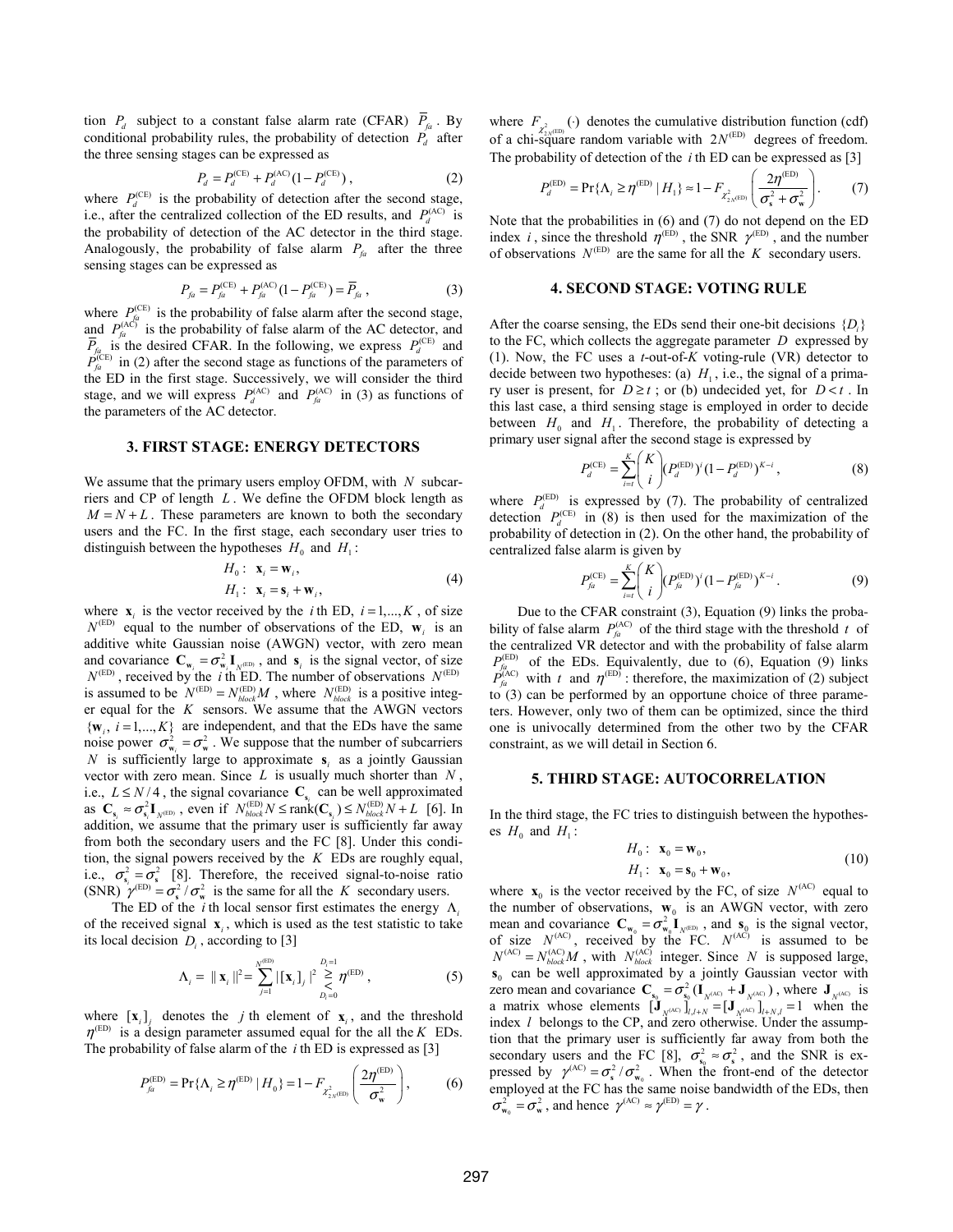Since the FC can afford more complexity than the local sensors, the FC can employ a detector different from the ED. The optimal Neyman-Pearson detector for OFDM has been analyzed in [6], while AC-based detectors have been proposed in [9] and [4]. In this third stage, we assume an AC-based detector, similar to that in [9], which exploits the periodicity of the OFDM signal  $s_0$  introduced by the CP. The considered AC detector estimates the sliding-window correlation between two *L* -size received signals, separated by *N* , as expressed by:

$$
R_{cp}[m] = \frac{1}{(N_{block}^{(\text{AC})} - 1)L} \sum_{j=0}^{N_{block}^{(\text{AC})} - 2} \sum_{l=0}^{L-1} \text{Re}\{[\mathbf{x}_{0}]_{m+l+jM+N}[\mathbf{x}_{0}]_{m+l+jM}^{*}\}, \quad (11)
$$

for  $m = 0, ..., M - 1$ . Differently from [9], (11) takes the real part rather than the absolute value. The test statistic of our AC-based detector is expressed by

$$
\rho = \max_{0 \le m \le M-1} \{ R_{cp}[m] \} . \tag{12}
$$

For the AC-based detector of (11)-(12), we derive the probability of detection  $P_d^{(AC)}$  and the probability of false alarm  $P_d^{(AC)}$ .

To simplify the following explanation, without loss of generality, we assume that  $m = 0$  corresponds to an AC detector that is perfectly synchronous with the CP, i.e., that the first sample of  $\mathbf{s}_0$ in (10) is the first sample of the CP. If the FC knows the timing information  $m = 0$ , the test statistic of the AC detector could depend on  $R_{n}$  [0] only. However, we remark that our FC does not know the timing information and uses the test statistic (12).

Finding the cdf  $F_o(\cdot)$  of  $\rho$  is not an easy task, since the random variables  $\{R_{cp}[m]\}$  are correlated over the sliding-window support *L*. If the random variables  $\{R_{cp}[m]\}$  were independent, we would have  $F_{\rho}(x) = \prod_{m=0}^{M-1} F_{R_{cp}[m]}(x)$  [10]. To take into account the correlation among the random variables  $\{R_{cp}[m]\}\$ , we assume that the cdf  $F_o(x)$  can be approximated as the product of  $M < M$ cdfs  ${F_{R_m[m]}(x)}$ . Basically, we want to approximate the maximum of *M* correlated random variables with the maximum of  $\tilde{M} < M$ independent random variables. Therefore, we obtain

$$
F_{\rho}(x) = \prod_{m \in \mathfrak{I}} F_{R_{cp}[m]}(x) , \qquad (13)
$$

where  $\Im \subset \{0, ..., M-1\}$  is a subset of indices with cardinality *M*, whose choice will be detailed later on. Each random variable  $R_{cp}[m]$  is obtained by the sum of  $2(N_{block}^{(AC)} - 1)L$  products of realvalued zero-mean Gaussian random variables: despite in general each product is not Gaussian distributed, when  $2(N_{block}^{(AC)} - 1)L$  is large  $R_m[m]$  can be approximated as Gaussian. It is easy to show that its mean value  $\mu_{R_{\text{cm}}[m]} = E\{ R_{\text{cp}}[m] \}$  can be expressed as

$$
\mu_{R_{cp}[m]H_0} = 0 \,, \tag{14}
$$

$$
\mu_{R_{\varphi}[m]|H_1} = \begin{cases}\n\frac{L-m}{L}\sigma_s^2, & 0 \le m \le L-1, \\
0, & L \le m \le N, \\
\frac{m-N}{L}\sigma_s^2, & N+1 \le m \le M-1.\n\end{cases}
$$
\n(15)

After some computations, omitted due to the lack of space, the variance  $\sigma_{R_{cp}[m]}^2 = E\{(R_{cp}[m] - \mu_{R_{cp}[m]})^2\}$  can be expressed as

$$
\sigma_{R_{cp}[m]H_0}^2 = \frac{\sigma_w^4}{2(N_{block}^{(\text{AC})} - 1)L},
$$
\n(16)

$$
\sigma_{R_{sp}[m]|H_1}^2 = \frac{(\sigma_s^2 + \sigma_w^2)^2 + \mu_{R_{sp}[m]|H_1}\sigma_s^2}{2(N_{block}^{(AC)} - 1)L}.
$$
 (17)

Under the  $H_0$  hypothesis, the means (14) and the variances (16)

are equal. Therefore, using (13), the probability of false alarm for the AC detector can be expressed as

$$
P_{fa}^{(AC)} = \Pr\{\rho \ge \eta^{(AC)} \mid H_0\} \approx 1 - \left[1 - Q \left(\frac{\sqrt{2(N_{block}^{(AC)} - 1)L}\eta^{(AC)}}{\sigma_w^2}\right)\right]^{M_0}, (18)
$$

where  $\eta^{(AC)}$  is the threshold of the AC detector, and  $\tilde{M} = \tilde{M}_{0}$  is the cardinality of  $\Im = \Im_0$  under *H*<sub>0</sub>. After extensive simulation results, we have verified that  $M_0 = 6M / L$  is a good approximation. Besides, the probability of detection can be expressed as

$$
P_d^{(AC)} = Pr\{\rho \ge \eta^{(AC)} | H_1\} \approx 1 - p(\eta^{(AC)}), \tag{19}
$$

$$
p(\eta) = \prod_{m \in S_1} \left[ 1 - Q\left( \frac{\eta - \mu_{R_{op}[m]H_1}}{\sqrt{\sigma_{R_{op}[m]H_1}}^2} \right) \right],
$$
 (20)

where  $\mu_{R_{cp}[m][H_1]}$  and  $\sigma_{R_{cp}[m][H_1]}^2$  are expressed by (15) and (17), and  $\mathfrak{S} = \mathfrak{S}_1$  is the set of indices under *H*<sub>1</sub>. Again, we have verified that  $\mathfrak{S}_1 = \{ iL/2 + L/4 \}$ ,  $i = 0, ..., 2M/L - 1$ , is a good approximation.

#### **6. THRESHOLD OPTIMIZATION**

We express the CFAR constraint (3) as

$$
P_{f_a}^{(AC)} = \frac{\overline{P}_{f_a} - P_{f_a}^{(CE)}}{1 - P_{f_a}^{(CE)}},
$$
\n(21)

which clearly explains that  $P_{fa}^{(AC)} \le \overline{P}_{fa}$  and  $P_{fa}^{(CE)} \le \overline{P}_{fa}$  should be both satisfied. Equation (21) can be employed to link the three thresholds  $\eta^{(ED)}$ , *t*, and  $\eta^{(AC)}$ . Indeed, by (6), Equation (9) becomes

$$
P_{f_a}^{\rm (CE)} = b(\eta^{\rm (ED)}, t) \,, \tag{22}
$$

$$
b(\eta, t) = \sum_{i=1}^{K} {K \choose i} \left[ 1 - F_{\chi^2_{2N^{(\text{ED})}}} \left( \frac{2\eta}{\sigma_w^2} \right) \right] \left[ F_{\chi^2_{2N^{(\text{ED})}}} \left( \frac{2\eta}{\sigma_w^2} \right) \right]^{K-i}, \quad (23)
$$

and, by using  $(18)$ ,  $(21)$ , and  $(22)$ , we obtain

$$
\eta^{\text{(AC)}} = q(\eta^{\text{(ED)}}, t) = \frac{\sigma_{\text{w}}^2}{\sqrt{2(N_{block}^{\text{(AC)}} - 1)L}} Q^{-1} \left( 1 - \frac{\tilde{M}_0}{\sqrt{1 - b(\eta^{\text{(ED)}}}, t)} \right), (24)
$$

where  $b(\eta^{\text{(ED)}}, t)$  is expressed by (23). From (24), it is clear that the threshold  $\eta^{(AC)}$  of the AC detector can be expressed as a function  $q(\eta^{\text{(ED)}},t)$  of the other two thresholds. Therefore, only the two thresholds  $\eta^{\text{(ED)}}$  and *t* need to be optimized.

We now express the revenue function (2) as a function of the two thresholds  $\eta^{\text{(ED)}}$  and *t*. By inserting (7) into (8), we obtain

$$
P_d^{\text{(CE)}} = b \left( \frac{\eta^{\text{(ED)}}}{\gamma + 1}, t \right),\tag{25}
$$

and, by (25) and (19), the probability of detection (2) becomes

$$
P_d = 1 - p(\eta^{\text{(AC)}}) \left[ 1 - b \left( \frac{\eta^{\text{(ED)}}}{\gamma + 1}, t \right) \right].
$$
 (26)

Using (24), the probability of detection can be expressed by

$$
P_d = g(\eta^{\text{(ED)}}, t) = 1 - p\left(q(\eta^{\text{(ED)}}, t)\right) \left[1 - b\left(\frac{\eta^{\text{(ED)}}}{\gamma + 1}, t\right)\right],\tag{27}
$$

which is the revenue function we want to maximize for  $\eta^{(ED)} \in \mathbb{R}^+$ and  $t \in \{1, ..., K\}$ . Therefore, the constrained maximization of (2) has been transformed into the unconstrained maximization of (27). The steps of the optimization algorithm follow.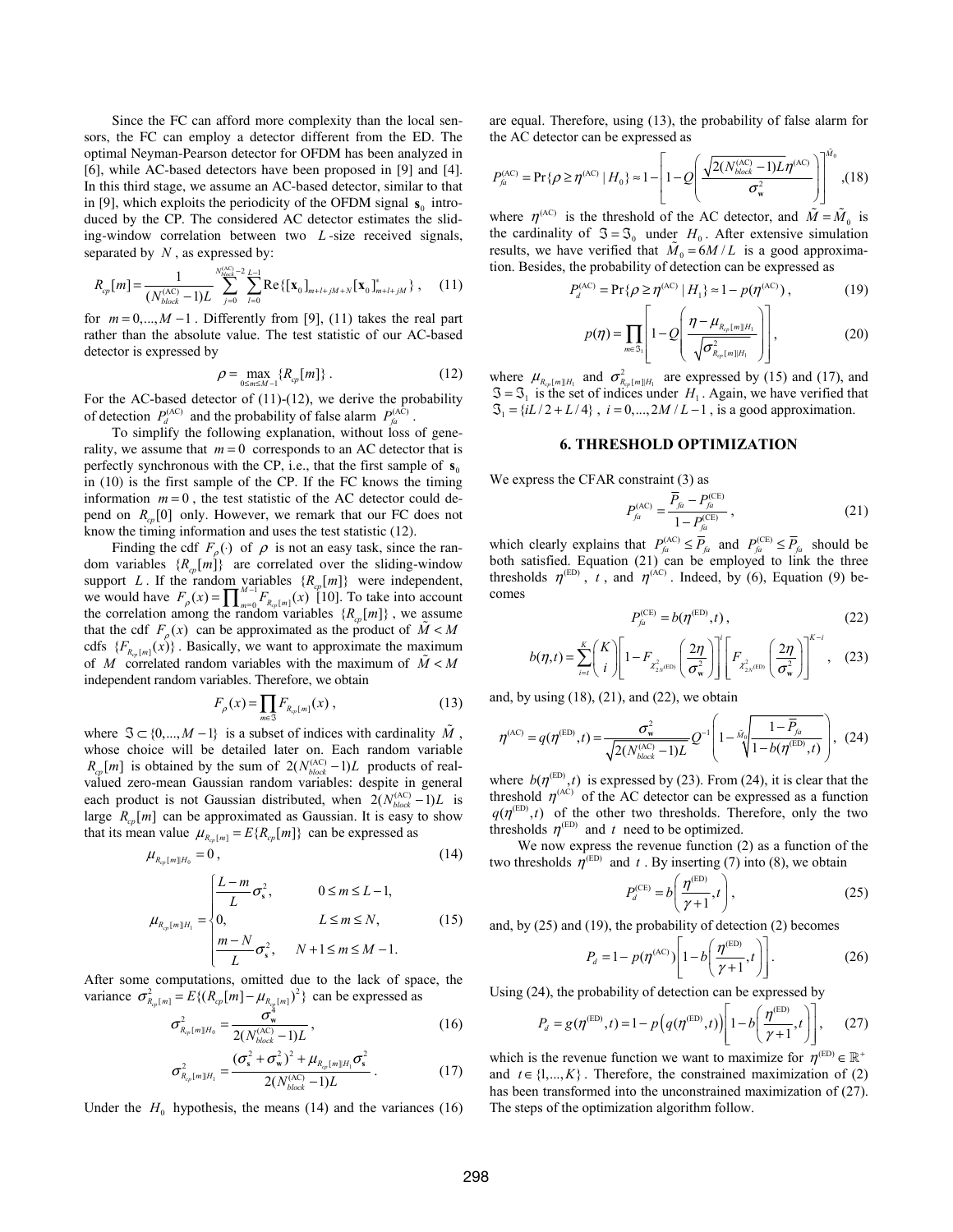*Threshold Optimization Algorithm* 

- 1. Parameter selection: choose the number of observations  $N^{(ED)} = N_{block}^{(ED)}M$  for the ED and  $N^{(AC)} = N_{block}^{(AC)}M$  for the AC detector; select the target probability of false alarm  $\overline{P}_6$ .
- 2. Initialization: set the initial threshold  $t = \overline{t} = 1$  for the VR; set the initial best solution  $(P_{d,opt}, \eta_{opt}^{(ED)}, t_{opt}) = (0, +\infty, 0)$ .
- 3. Optimization: find the maximum of  $P_d = g(\eta^{(\text{ED})}, \overline{t})$  over  $\eta^{(\text{ED})} \in \mathbb{R}^+$ , using a numerical algorithm (e.g., trust-region methods [11]); store the possible solution as  $(\overline{P}_d, \overline{\eta}^{\text{(ED)}}, \overline{t})$ .
- 4. Solution update: if  $P_d > P_{d, opt}$ , update the current best solution as  $(P_{d,opt}, \eta_{opt}^{(ED)}, t_{opt}) \leftarrow (\overline{P}_d, \overline{\eta}^{(ED)}, \overline{t})$ .
- 5. Cycle control: If  $\bar{t} = K$ , then go to Step 6; otherwise, let  $\overline{t} \leftarrow \overline{t} + 1$  and go to Step 3.
- 6. End of algorithm: by (24), calculate  $\eta_{opt}^{(AC)} = q(\eta_{opt}^{(ED)}, t_{opt})$ , and produce the final solution  $(P_{d, opt}, \eta_{opt}^{\text{(ED)}}, t_{opt}, \eta_{opt}^{\text{(AC)}})$ .

## **7. AVERAGE SENSING TIME**

Similarly to the two-stage scheme [7], the average sensing time *T* of the proposed three-stage scheme can be computed as

$$
T = T^{\text{(ED)}} + P_3 T^{\text{(AC)}},\tag{28}
$$

where  $T^{(ED)}$  is the sensing time of ED,  $T^{(AC)}$  is the sensing time of the AC detector, and  $P_3$  is the probability of enabling the third stage. Since the *K* EDs sense in parallel, we have  $T^{(ED)} = N^{(ED)}T_s$ , where  $T_c = 1/W$  is the sampling period and *W* is the bandwidth of the OFDM signal. Similarly, we have  $T^{(AC)} = N^{(AC)} T_s$ . The probability of enabling the third stage can be expressed as

$$
P_3 = (1 - P_{fa}^{(\text{CE})}) \Pr\{H_0\} + (1 - P_d^{(\text{CE})}) \Pr\{H_1\}
$$
  
= 1 - b(\eta\_{opt}^{(\text{ED})}, t\_{opt}) \Pr\{H\_0\} - b\left(\frac{\eta\_{opt}^{(\text{ED})}}{\gamma + 1}, t\_{opt}\right) \Pr\{H\_1\}, (29)

where  $b(\eta, t)$  is expressed by (23),  $Pr{H_0}$  is the probability of absence of a primary signal, and  $Pr{H_1} = 1 - Pr{H_0}$  is the probability of presence of a primary signal.

#### **8. SIMULATION RESULTS**

We compare the proposed three-stage centralized sensing scheme with one-stage-only schemes, such as ED and AC detection, and with a two-stage centralized scheme that uses *K* ED at the first stage and a  $t_{opt}$ -out-of- K VR at the second stage. We assume an OFDM signal with bandwidth  $W = 10$  MHz,  $N = 128$  subcarriers, and CP length  $L = 32$ . We select  $N_{block}^{(ED)} = 3$  and  $N_{block}^{(AC)} = 62$ , which lead to  $N^{(\text{ED})} \approx 500$  and  $N^{(\text{AC})} \approx 10^{4}$ . Unless otherwise stated, we assume  $\overline{P}_{fa} = 0.1$ ,  $K = 4$ , and  $Pr{H_0} = 0.5$ .

Fig. 2 illustrates the probability of detection of various detection schemes. The proposed three-stage detector exploits the good performance of the two-stage collaborative ED-VR detector at low SNR and of the AC-based detector at high SNR, and hence outperforms both of them. In particular, the three-stage detector is useful for the SNR range where the AC-based detector outperforms the two-stage ED-VR detector.

Fig. 3 shows the optimum threshold  $t_{opt}$  for the same simulation scenario of Fig. 2. It is worth noting that the optimum threshold  $t_{opt}$  is different from the majority logic  $t = K/2 = 2$  (typically optimal for the two-stage VR alone) both at low SNR, where  $t_{opt} = 3$ , and at high SNR, where  $t_{opt} = 1$  corresponds to the "OR" rule.

Fig. 4 compares the average sensing time of the proposed three-stage scheme with ED and AC detection, for a moderately loaded scenario ( $Pr{H_0} = 0.5$ ). Clearly, the average sensing time of the proposed scheme is greatly reduced with respect to the AC detector, especially when there are many local sensors *K* and at moderately high SNR, where the third stage is seldom enabled.

Fig. 5 displays the probability of detection of the proposed three-stage detector as a function of the number  $K$  of local sensors. Undoubtedly, an increase of *K* produces an improved performance, as well as a reduced probability  $P_3$  of enabling the third stage, as testified by the average sensing time reduction of Fig. 4.

Finally, the good performance the proposed three-stage detector is confirmed by Fig. 6, which exhibits the receiver operating characteristic (ROC) of different detectors, when the SNR is  $\gamma = -15$  dB and  $\gamma = -12$  dB.

### **9. CONCLUSIONS**

We have proposed a three-stage centralized spectrum sensing scheme for OFDM cognitive radio systems. The first stage employs *K* local EDs, while the second stage gathers the local decisions using a *t* -out-of- *K* VR. The optional third stage is based on an AC-based detector. The proposed design, based on the Neyman-Pearson approach, allows for a simple selection of the thresholds of the constituent detectors, through a numerical maximization of the overall probability of detection subject to a CFAR constraint. Simulation results have shown that the proposed three-stage detector outperforms conventional detectors, such as the AC detector and the collaborative ED with VR. The proposed detector also presents a reduced average sensing time. The proposed design philosophy can be applied not only to the ED and the AC detector herein considered, but also with other constituent detectors.

#### **10. ACKNOWLEDGMENT**

This research has been partially funded by the Fondazione Cassa di Risparmio di Perugia, within the project "Algoritmi cooperativi per reti wireless di sensori."

#### **11. REFERENCES**

[1] S. Haykin, "Cognitive radio: brain-empowered wireless communications," *IEEE J. Sel. Areas Commun.*, vol. 23, pp. 201-220, Feb. 2005.

[2] T. Yücek and H. Arslan, "A survey of spectrum sensing algorithms for cognitive radio applications," *IEEE Commun. Surveys Tuts.*, vol. 11, pp. 116-130, First Quarter 2009.

[3] S. M. Kay, *Fundamentals of Statistical Signal Processing, Vol. II: Detection Theory*, Prentice-Hall, 1998.

[4] S. Chaudhari, V. Koivunen, and H. V. Poor, "Autocorrelation-based decentralized sequential detection of OFDM signals in cognitive radios,' *IEEE Trans. Signal Process.*, vol. 57, pp. 2690-2700, July 2009.

[5] A. V. Dandawaté and G. B. Giannakis, "Statistical tests for presence of cyclostationarity," *IEEE Trans. Signal Process.*, vol. 42, pp. 2355-2369, Sep. 1994.

[6] E. Axell and E. G. Larsson, "Optimal and sub-optimal spectrum sensing of OFDM signals in known and unknown noise variance," *IEEE J. Sel. Areas Commun.*, vol. 29, pp. 290-304, Feb. 2011.

[7] S. Maleki, A. Pandharipande, and G. Leus, "Two-stage spectrum sensing for cognitive radios," *IEEE ICASSP 2010*, Dallas, USA, pp. 2946-2949, May 2010.